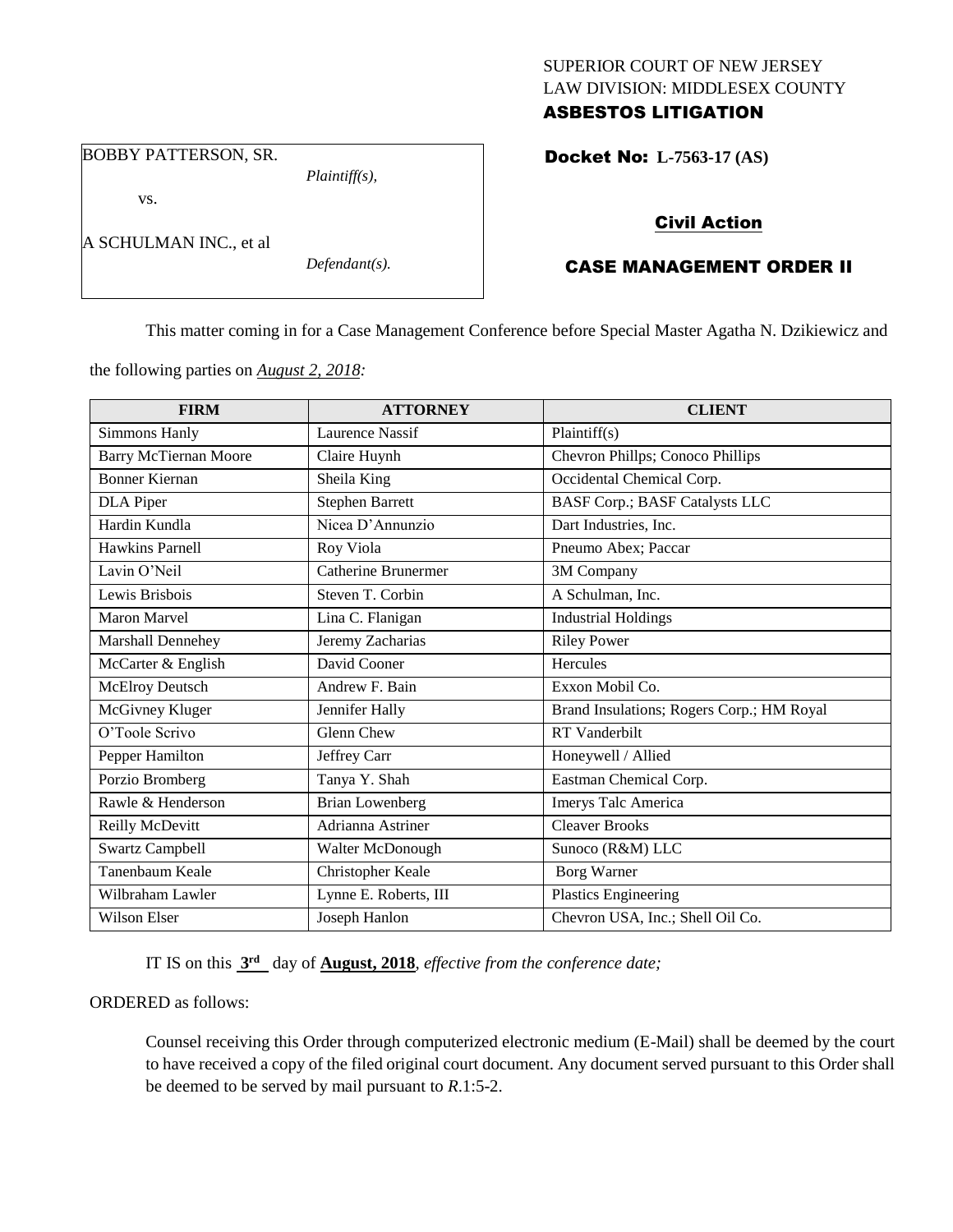## **DISCOVERY**

| August 17, 2018    | Defendants shall serve answers to supplemental interrogatories and document requests by this<br>date.                                                                                                       |
|--------------------|-------------------------------------------------------------------------------------------------------------------------------------------------------------------------------------------------------------|
| August 17, 2018    | Plaintiff shall serve answers to supplemental interrogatories and document requests by this<br>date.                                                                                                        |
| September 28, 2018 | Fact discovery, including depositions, shall be completed by this date. Plaintiff's counsel shall<br>contact the Special Master within one week of this deadline if all fact discovery is not<br>completed. |
| September 28, 2018 | Depositions of corporate representatives shall be completed by this date.                                                                                                                                   |

## **EARLY SETTLEMENT**

| August 31, 2018 | Settlement demands shall be served on all counsel and the Special Master by this date. |
|-----------------|----------------------------------------------------------------------------------------|
|-----------------|----------------------------------------------------------------------------------------|

#### **SUMMARY JUDGMENT MOTION PRACTICE**

- October 26, 2018 Plaintiff's counsel shall advise, in writing, of intent not to oppose motions by this date.
- November 9, 2018 Summary judgment motions shall be filed no later than this date.
- December 7, 2018 Last return date for summary judgment motions.

### **MEDICAL DEFENSE**

December 31, 2018 Defendants shall identify its medical experts and serve medical reports, if any, by this date. In addition, defendants shall notify plaintiff's counsel (as well as all counsel of record) of a joinder in an expert medical defense by this date.

#### **LIABILITY EXPERT REPORTS**

- October 31, 2018 Plaintiff shall identify its liability experts and serve liability expert reports or a certified expert statement by this date or waive any opportunity to rely on liability expert testimony.
- December 31, 2018 Defendants shall identify its liability experts and serve liability expert reports, if any, by this date or waive any opportunity to rely on liability expert testimony.

#### **ECONOMIST EXPERT REPORTS**

- October 31, 2018 Plaintiff shall identify its expert economists and serve expert economist report(s), if any, by this date or waive any opportunity to rely on economic expert testimony.
- December 31, 2018 Defendants shall identify its expert economists and serve expert economist report(s), if any, by this date or waive any opportunity to rely on economic expert testimony.

#### **EXPERT DEPOSITIONS**

January 31, 2019 Expert depositions shall be completed by this date. To the extent that plaintiff and defendant generic experts have been deposed before, the parties seeking that deposition in this case must

 $\_$  ,  $\_$  ,  $\_$  ,  $\_$  ,  $\_$  ,  $\_$  ,  $\_$  ,  $\_$  ,  $\_$  ,  $\_$  ,  $\_$  ,  $\_$  ,  $\_$  ,  $\_$  ,  $\_$  ,  $\_$  ,  $\_$  ,  $\_$  ,  $\_$  ,  $\_$  ,  $\_$  ,  $\_$  ,  $\_$  ,  $\_$  ,  $\_$  ,  $\_$  ,  $\_$  ,  $\_$  ,  $\_$  ,  $\_$  ,  $\_$  ,  $\_$  ,  $\_$  ,  $\_$  ,  $\_$  ,  $\_$  ,  $\_$  ,